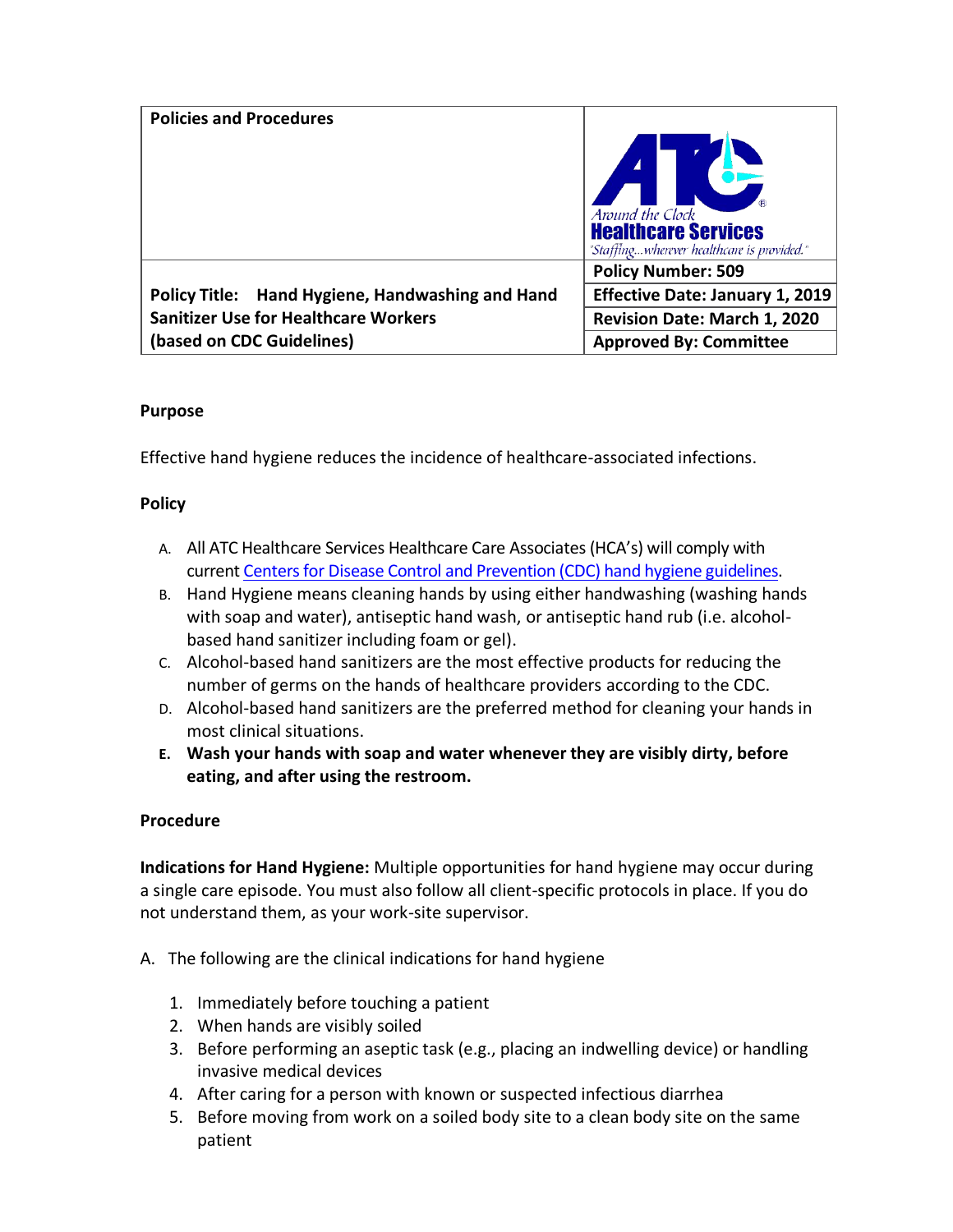- 6. After known or suspected exposures
- 7. After touching a patient or the patient's immediate environment
- 8. After contact with blood, body fluids or contaminated surfaces
- 9. Immediately after glove removal

#### B. **Wash Hands with Soap and Water**

- 1. When hands are visibly soiled
- 2. After caring for a person with known or suspected infectious diarrhea
- 3. After known or suspected exposure to spores (e.g., B. Anthracis, C difficile outbreaks)

### C. **How to Use Alcohol-based Hand Sanitizer**

- 1. Put product on hands and rub hands together
- 2. Cover all surfaces until hands feel dry
- 3. This should take around 20 seconds

#### D. **How to wash your hands**

The CDC [Guideline for Hand Hygiene in Healthcare Settings pdf](https://www.cdc.gov/mmwr/PDF/rr/rr5116.pdf) icon[PDF - 1.3 [MB\]](https://www.cdc.gov/mmwr/PDF/rr/rr5116.pdf) recommends:

- 1. When cleaning your hands with soap and water, wet your hands first with water, apply the amount of product recommended by the manufacturer to your hands, and rub your hands together vigorously for at least 20 seconds, covering all surfaces of the hands and fingers.
- 2. Rinse your hands with water and use disposable towels to dry. Use towel to turn off the faucet.
- 3. Avoid using hot water, to prevent drying of skin.
- 4. Follow all special procedures in place in place at work-sites.

## E. **Gloves and Hand Hygiene**

- 1. Wear gloves, according to Standard Precautions, when it can be reasonably anticipated that contact with blood or other potentially infectious materials, mucous membranes, non-intact skin, potentially contaminated skin or contaminated equipment could occur.
- 2. Gloves are not a substitute for hand hygiene.
- 3. If your task requires gloves, perform hand hygiene prior to donning gloves, before touching the patient or the patient environment.
- 4. Perform hand hygiene immediately after removing gloves.
- 5. Change gloves and perform hand hygiene during patient care, if
	- a. gloves become damaged,
	- b. gloves become visibly soiled with blood or body fluids following a task,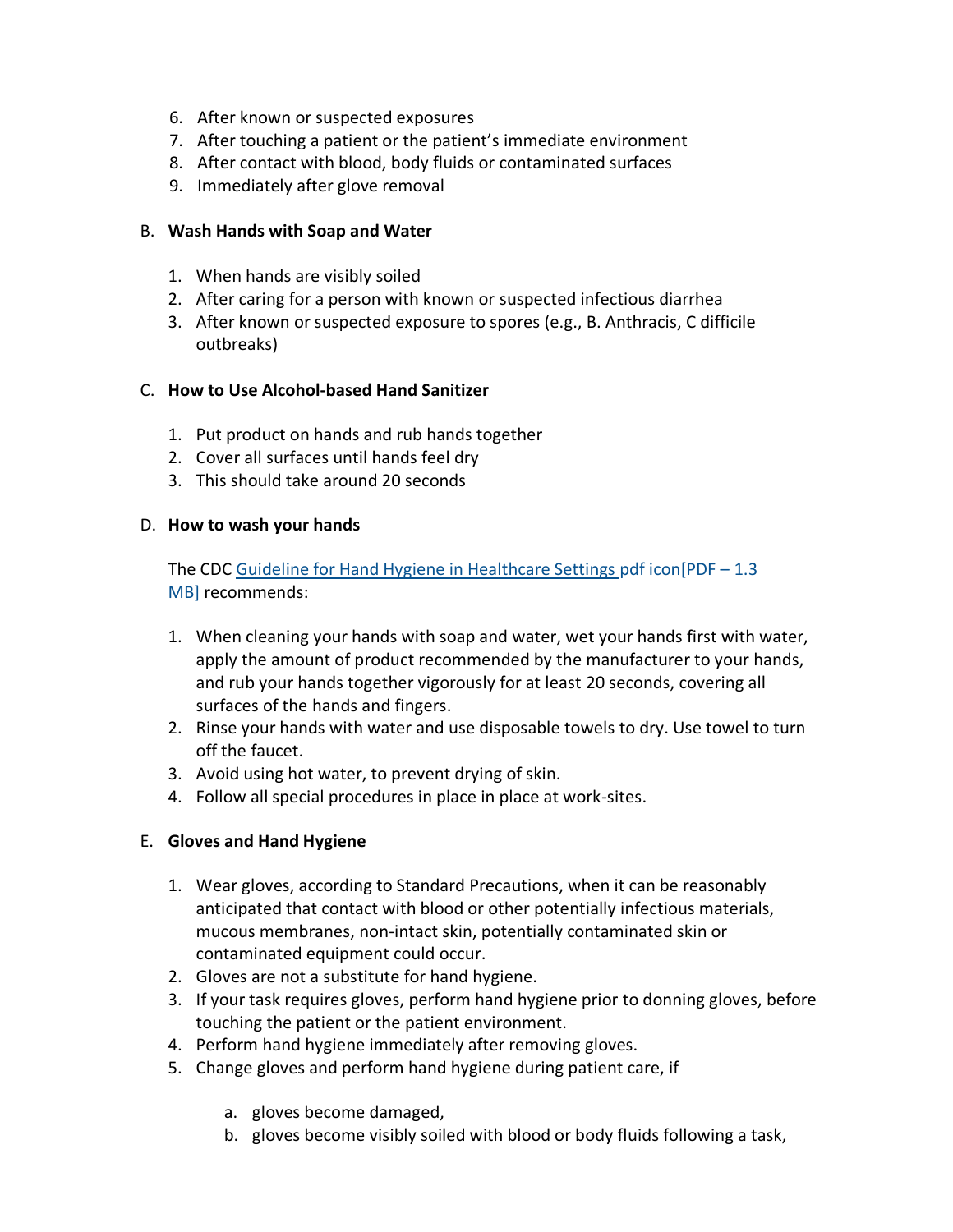- c. moving from work on a soiled body site to a clean body site on the same patient or if another clinical indication for hand hygiene occurs.
- 6. Never wear the same pair of gloves in the care of more than one patient. Carefully remove gloves to prevent hand contamination.

## F. **Surgical Hand Washing**

The following are CDC guidelines. *Follow all client specific procedures or special procedure protocols.*

- 1. Remove rings, watches, and bracelets before beginning the surgical hand scrub
- 2. Remove debris from underneath fingernails using a nail cleaner under running water
- 3. Performing surgical hand antisepsis using either an antimicrobial soap or an alcohol-based hand sanitizer with persistent activity is recommended before donning sterile gloves when performing surgical procedures
- 4. When performing surgical hand antisepsis using an antimicrobial soap, scrub hands and forearms for the length of time recommended by the manufacturer, usually 2–6 minutes
- 5. Long scrub times (e.g., 10 minutes) are not necessary
- 6. When using an alcohol-based surgical hand-scrub product with persistent activity, follow the manufacturer's instructions
- 7. Before applying the alcohol solution, prewash hands and forearms with a nonantimicrobial soap and dry hands and forearms completely
- 8. After application of the alcohol-based product as recommended, allow hands and forearms to dry thoroughly before donning sterile gloves
- 9. Double gloving is advised during invasive procedures, such as surgery, that pose an increased risk of blood exposure
- 10. Bacteria on the hands of surgeons can cause wound infections if introduced into the operative field during surgery
- 11. Rapid multiplication of bacteria occurs under surgical gloves if hands are washed with a non-antimicrobial soap
- 12. Bacterial growth is slowed after preoperative scrubbing with an antiseptic agent
- 13. Reducing resident skin flora on the hands of the surgical team for the duration of a procedure reduces the risk of bacteria being released into the surgical field if gloves become punctured or torn during surgery

## G. **Lotions**

- 1. Lotions and creams can prevent and decrease skin dryness that happens from cleaning your hands
- 2. Use only hand lotions approved by your healthcare facility because they won't interfere with hand sanitizing products